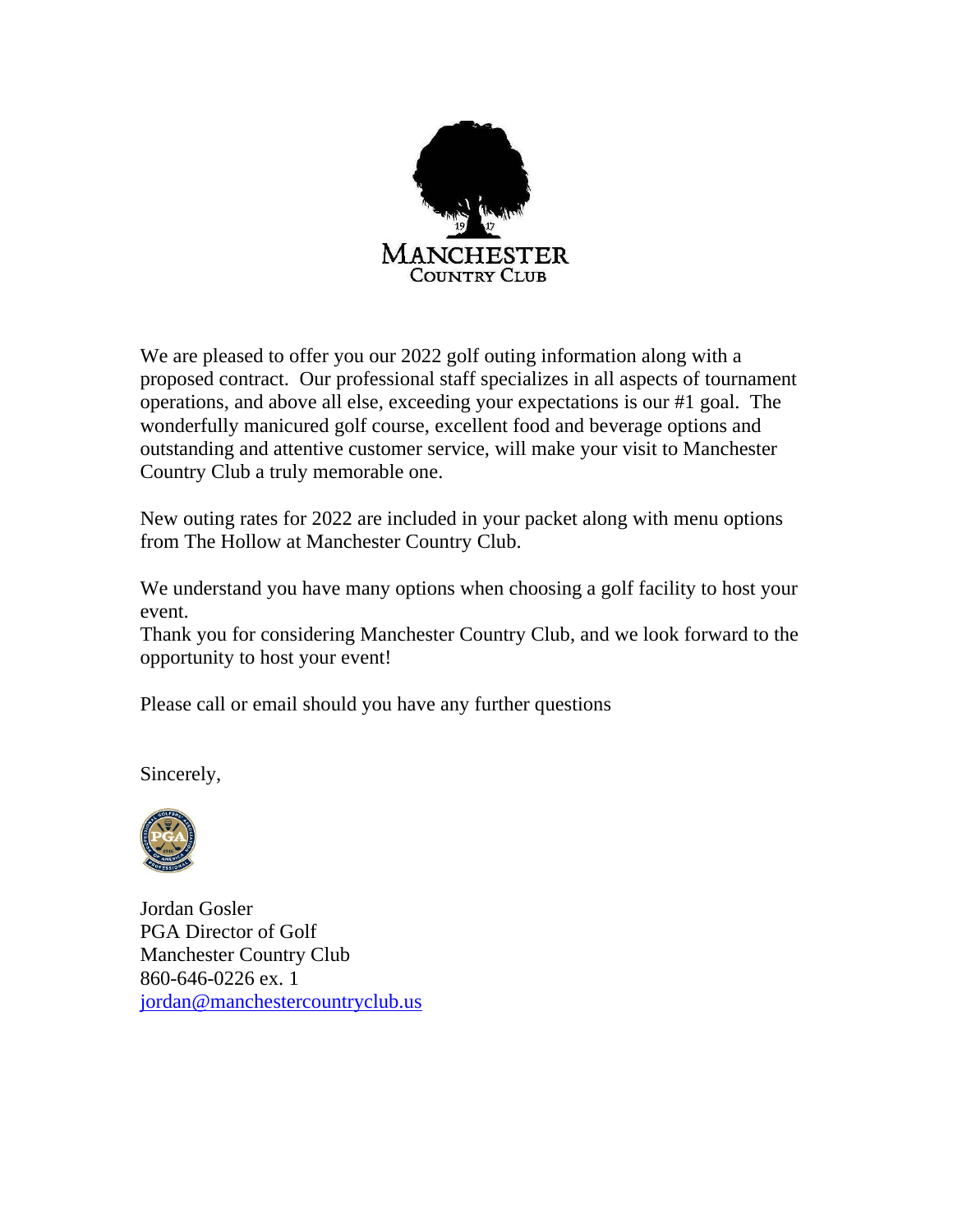

## 2022 Golf Outing Information

#### **Shotgun Outings**

- Shotgun tournaments require a minimum guarantee of 72 players which allows for your function to utilize the entire golf course. If your tournament has less than 72 players, the club can fill in non-tournament groups at their discretion. **If your event falls on Friday, Saturday or Sunday, the minimum number of players is 90 total players, and your rate is \$72 per player.**
- PLEASE NOTE THE TOURNAMENT IS RESPONSIBLE FOR FULL PAYMENT OF THE MINIMUM REQUIREMENT OF 72 or 90 players unless an agreement has been worked out with Manchester Country Club.

#### **Rental Golf Carts**

• Manchester Country Club has a fleet of 60 golf carts which can accommodate 120 players. If your tournament will exceed the 120 players, the tournament is responsible for the purchase of additional rental carts. Please plan to make arrangements with Golf Cart rental companies to purchase additional golf carts. Manchester Country Club can assist in these accommodations if needed. We suggest reaching out to companies at least 2-3 weeks prior to the outing to guarantee extra carts will be available.

#### **The cost is \$67.00 or \$72.00 per player and includes the following:**

- **i. Greens Fee and Cart Fee**
- **ii. \$10.00 per entry fee player** is used for team prizes & course contests and the utilization of our Golf Genius Premium Package. The golf shop will put together a prize payout once your player count is final. All prizes are redeemable in the golf shop only.
- **iii. Golf Genius- The Outing can utilize our golf genius program for multiple things! We offer live scoring with tv leaderboards, email lists of up to 2500 players, sponsor portal pages and much more. Please inquire with Jordan Gosler to learn more about this opportunity for your golf outing!**
- **iv. Tournament Setup**: Player Cart Signs, Scorecards, Player Lists, Scoreboards with scoring.
- **v. Player Assistance**: Staff will greet & handle player bags and help place bags on appropriate carts.
- **vi. On-course Setup**: Assist with setup of contest signs, hole in one signs, and tournament sponsor signs.
- **vii. Event Scoring**: Scorecard collection, results and prize distribution or live scoring through our golf genius program will be permitted.
- **viii. One (1) on-course Ranger/Player Assistant**
- **ix. Access to club facilities:** Golf specific restrooms, indoor registration
- **x. Any Member of Manchester CC that plays in your event will receive a discounted rate on the final bill to the event. All members of MCC will charged a flat rate of \$35.00 which includes tournament prizes.**
- **Additional tournament amenities are available upon request.**  Tournament hats, balls, towels, shirts. Call the golf shop to inquire about our tournament logo programs & pricing information.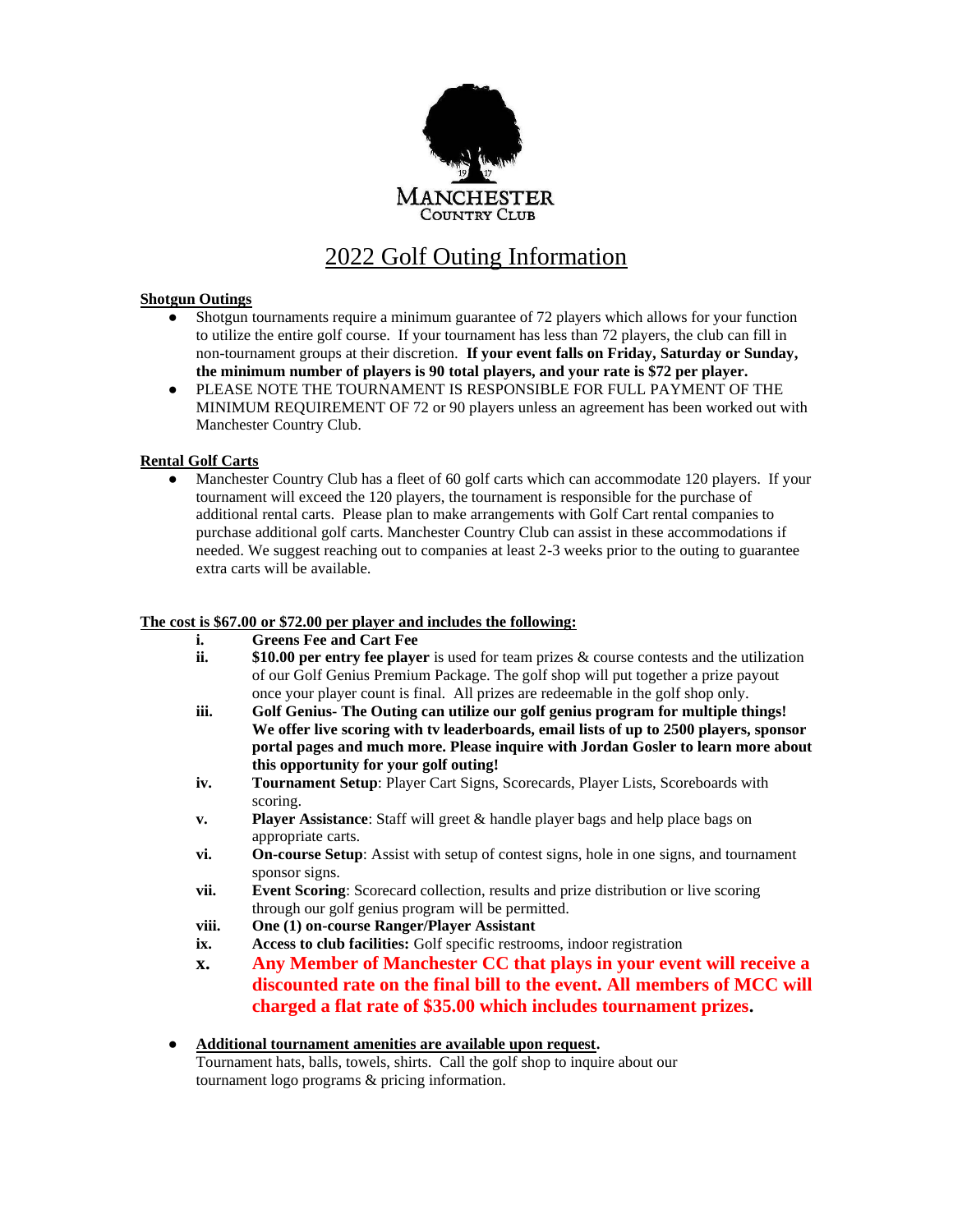#### **Food & Beverage Requirements:**

- **i. Minimum Food & Beverage for all outings will be the choice of at least 2 meals from our Charity menu options. There will be breakfast, lunch and dinner options for every event.**
- **ii. Food & Beverage Management**: The Hollow at Manchester Country Club is responsible for managing food & beverage. A team member will contact you to discuss menus, beverage carts and other banquet needs.
- **iii. Room Rental Fees**: The rental fee for each of our banquet venues follows:
	- a. **Woodbridge**: \$100
	- b. **Cheney**: \$250
	- c. **Tent**: \$500
- **iv. Taxes/Fees**: In addition to the per person charge, the following charges are applied. For tax exempt organizations, proper tax-exempt documentation of any 501C-3 must be provided.
	- a. **Tax**: 7.35%
	- b. **Administrative Charge**: 3%
	- c. **Service Charge**: 20%
- **v. Guaranteed Guest Count**: A final head count must be provided to us 10 days prior to your event. You are responsible for paying for this number of people. If additional people participate in your event, you will be charged full price for those people.

#### **Policy:**

If the event is cancelled within 14 days of the scheduled event date, 50% of the total cost will be billed to cover food and beverage purchases related specifically to the event. If you cancel your event less than 72 hours before the scheduled event date, you will be responsible for 100% of the food and beverage values for the guaranteed number of guests.

#### **Outside Vendors and Rentals:**

No food or beverage can be brought in from an outside vendor without the permission of the Hollow. Rental items must be coordinated through the Hollow as well and will be billed accordingly. Vendor meals will be provided at an agreed upon cost. Black or white linens are included in the package prices. Specialized colors or custom materials will be an additional charge. The fee for technology rental is \$50 which includes but is not limited to: screen, projector, microphone, podium, etc. Anyone who wishes to have an event outside in our tent must pay a rental fee of \$500 for that space.

#### **Cleaning and Damages:**

Your organization is responsible for the general cleanup of all items related to your event including but not limited to raffle items, program booklets, decorations, banners, personal possessions, etc. Your organization is subject to a fee if any assets of the event space are damaged or in disrepair as a direct result of your guests.

#### **Liability Policy:**

Connecticut law prohibits the sale of alcohol to any person under the age of 21. The Hollow reserves the right to ask for identification from any and all patrons. Moreover, we also reserve the right to refuse service to any patron at any time.

#### **Timeline:**

Event schedules will be determined with our coordinator. If your event extends beyond this timeline, you can be subject to a fee.

All communication regarding menus, changes, or other event details should be done so via email. Cancellations must be confirmed by a member of The Hollow management, answering machine messages are not acceptable.

#### **Contract & Deposit**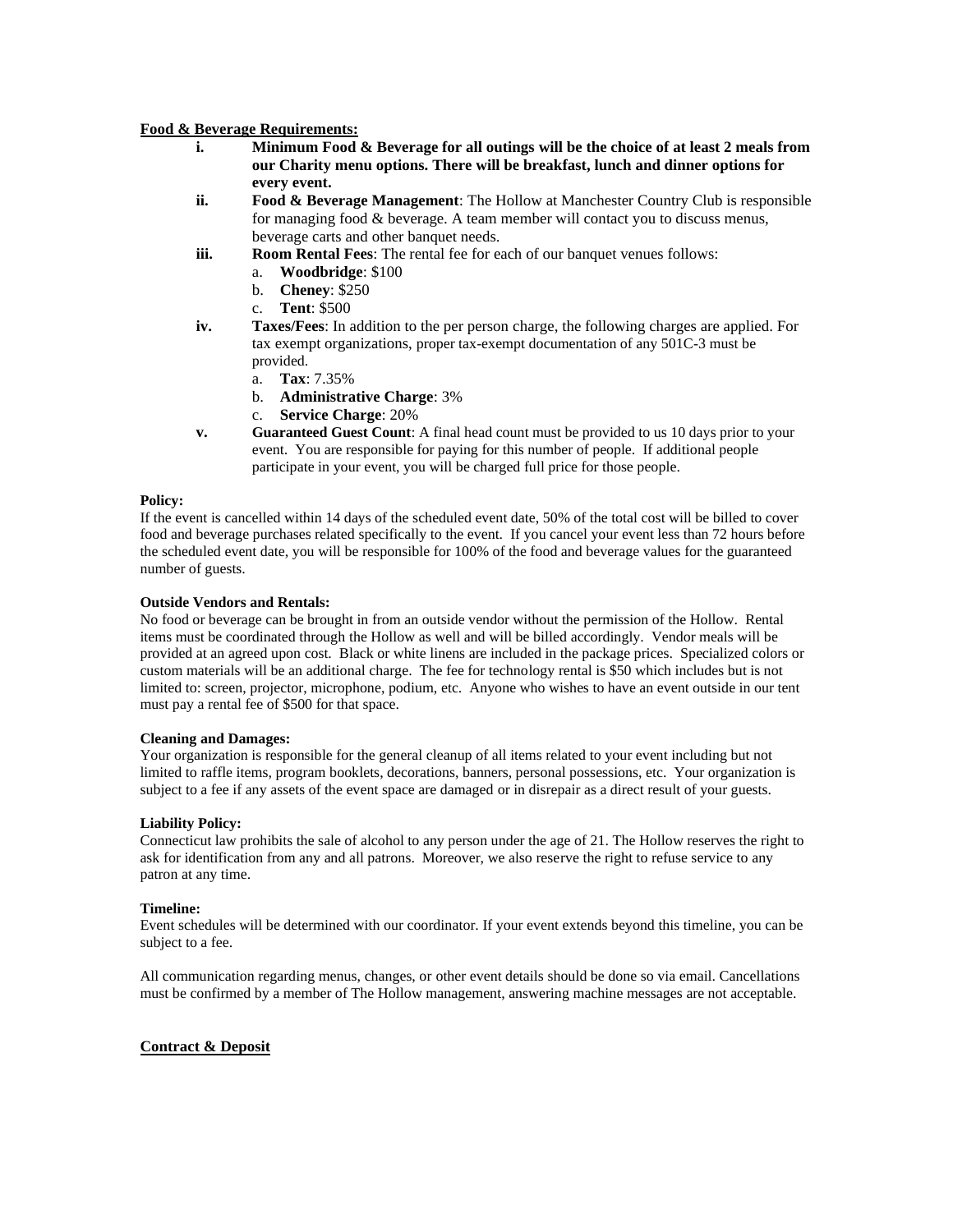- The contract must be completed, signed, and accompanied with a **NON-REFUNDABLE \$750.00** deposit in order to reserve your tournament date. The deposit will be credited towards your final golf bill at the end of the tournament. A check will be required when your contract is received.
- Please note that the tournament will receive two invoices:
	- o one for golf, and payable to Manchester Country Club Inc.
	- o one for food (if applicable), and payable to RTG Management, LLC
	- o \$500 dollars will be applied to your golf bill from Manchester CC
	- o \$250 dollars will be applied to your food and beverage bill to RTG Management



## **Golf Outing Rules & Regulations**

- 1. All outings must make an effort to finish play within 4 ½ hours from your start time. We offer an on-course ranger/player assistant to help maintain a good pace of play. All players must always follow golf car rules.
- 2. In case of *inclement weather*, check with the golf shop staff beforehand to ensure the course is open the day of your tournament. If the course is closed due to lightning or other conditions, play will be suspended, and the golf course staff will determine if it can reopen that day.
- 3. The tournament is responsible for removal and clean-up of sponsor signs the day of the tournament. Manchester Country Club will not assume responsibility for lost or damaged items any time after the day of the tournament.
- 4. The tournament is financially responsible for any damage to course property including damage to golf carts. Tournaments players will sign a cart waiver agreeing to any cart damage.
- 5. It is your responsibility to inform players that jeans and metal spikes are NOT ALLOWED, and collared shirts are required.
- 6. The tournament registration area will be provided.
- 7. Manchester Country Club will assume no responsibility from injury on the golf course.
- 8. The tournament is responsible for any damage done to the golf carts by the players other than normal wear. Manchester Country Club is free from responsibility from any damage from the use of the golf carts. All tournament players will be required to sign our cart agreement waiver prior to starting.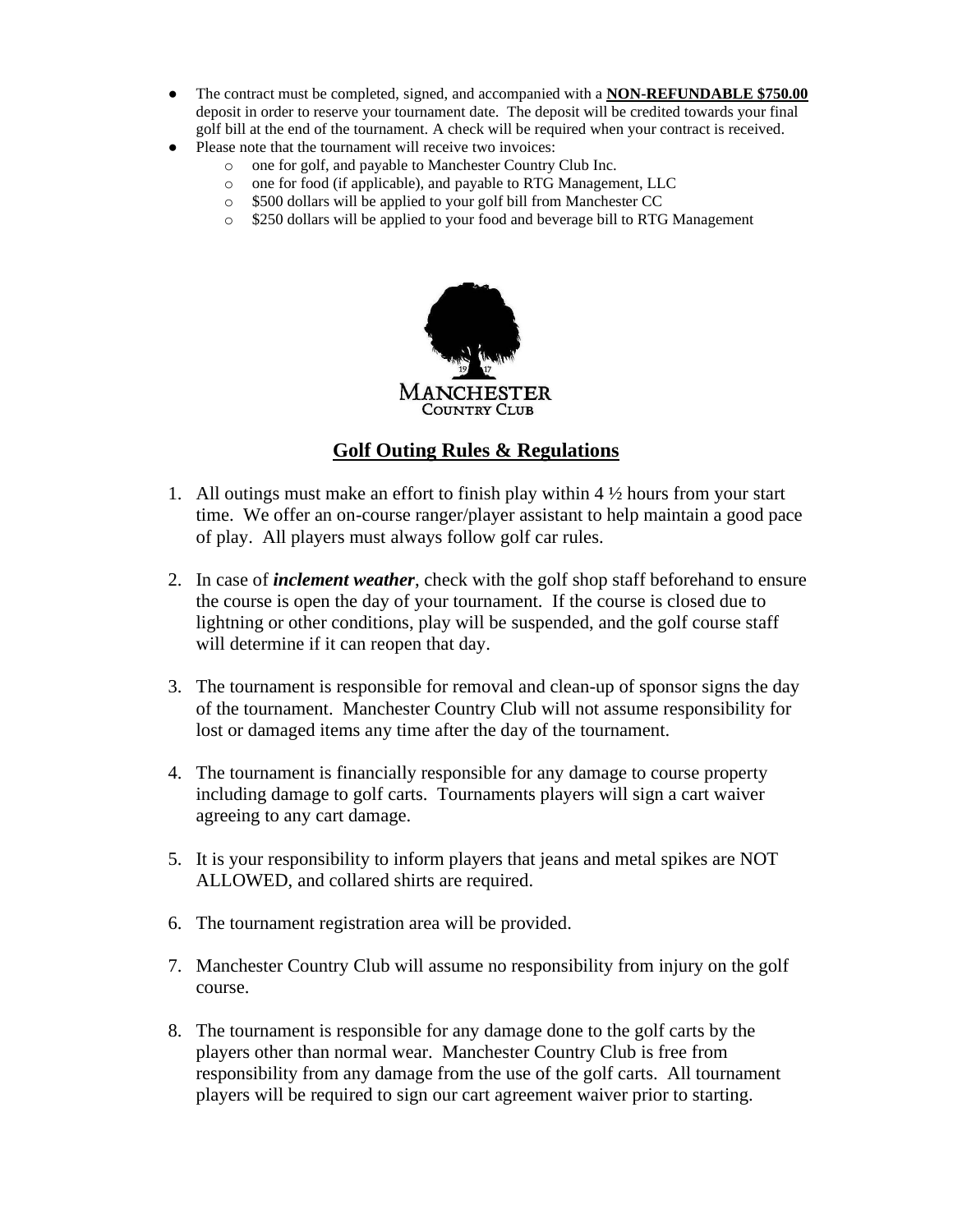- 9. The tournament players must follow all golf course etiquette guidelines. Anyone who violates golf course rules is subject to disciplinary actions.
- 10. The tournament is required to provide an accurate list of the player names at least three (3) days in advance.
- 11. All decisions pertaining to food and beverage before, during and after your event must be approved through our Food/Beverage partner, RTG Management LLC.

# **•Golf Outing Contract•**

**This contract must be completed, signed, and accompanied with a NON-REFUNDABLE \$750.00 deposit in order to reserve your tournament date.** 

**The deposit will be credited towards your final golf bill at the end of the tournament. \*\*\*Send copy of Tax-Exempt Certificate (if applicable) \*\*\***

| Name of Event: |  |
|----------------|--|
|                |  |
|                |  |
|                |  |
|                |  |
|                |  |
|                |  |
|                |  |